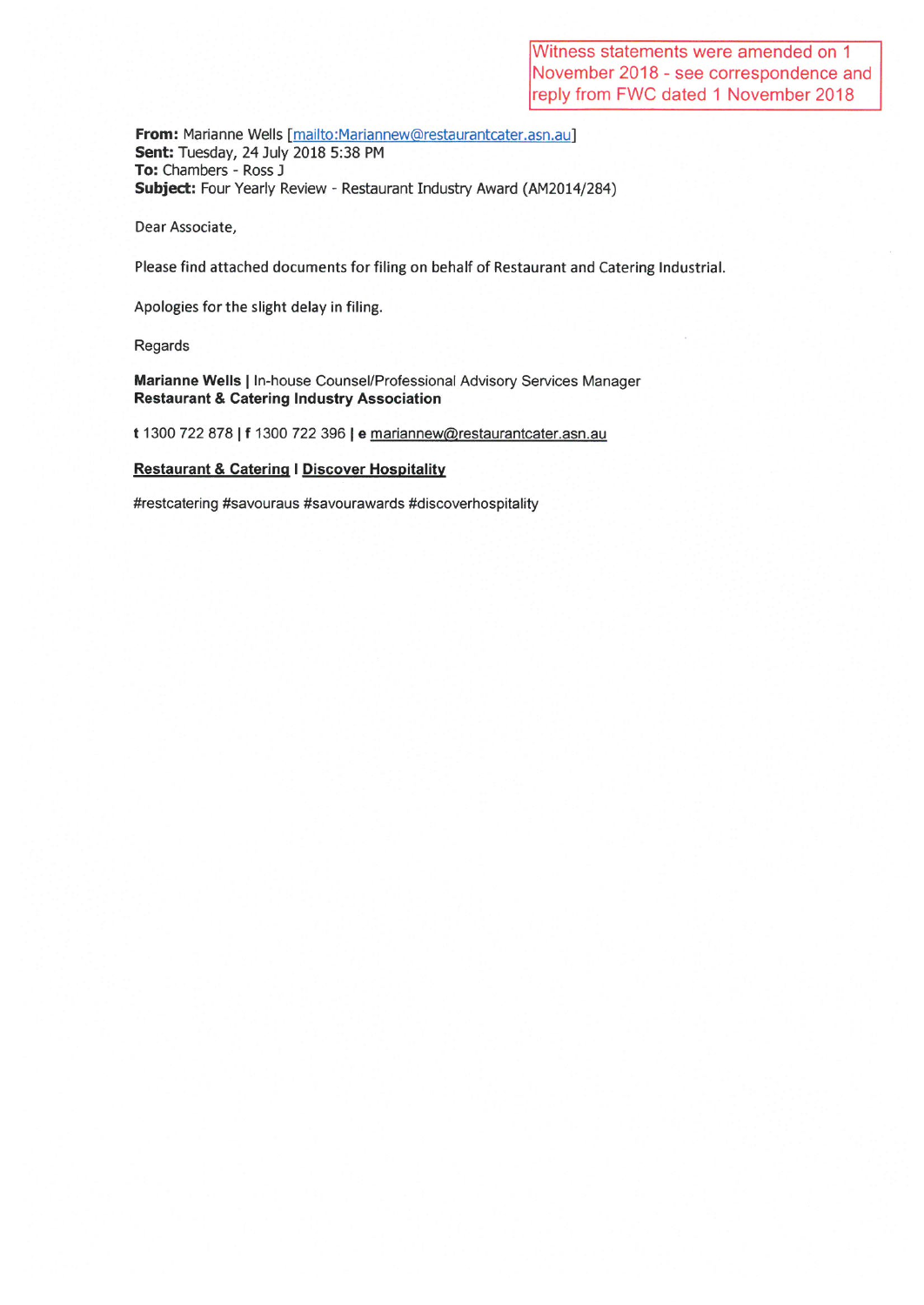# **IN THE FAIR WORK COMMISSION**

# **4 YEARLY REVIEW OF AWARDS**

## **OUTLINE OF SUBMISSIONS OF**

### **RESTAURANT & CATERING INDUSTRY ASSOCIATION (RCI)**

### **MATTER NO: AM2017/59**

- 1. To further progress the 4 yearly review of modern awards, RCI was directed to provide evidence by 24 July 2018.
- 2. RCI seeks three amendments to the Restaurant Industry Award 2010.
- 3. The three amendments are:
	- a. That breaks be the subject of an individual flexibility agreement in line with Individual Flexibility Agreement clause of the Award;
	- b. That wages be paid on any day of the week, rather than restricted;
	- c. That the award state that junior employees may deliver alcoholic beverages from a bar or dispensing point to a customer's table be paid at junior rates for all time worked.
- 4. The claims are detailed below.

## **Breaks be the subject of individual flexibility agreements**

5. RCI submits that the breaks clause should be amended to include the following wording:

*The award flexibility clause can be utilised to permit variations to this clause by agreement between the employer and employees.*

- 6. The provision is in line with the award modernisation objective.
- 7. The provision is found in a like award, namely the *General Retail Industry Award*.
- 8. The evidence to be led by the witnesses indicates that there are sound and valid operational reasons to seek the variation, particularly the inconvenience of the break during hours of service.
- 9. The variation will make the break more flexible and satisfy the employees and the employer needs.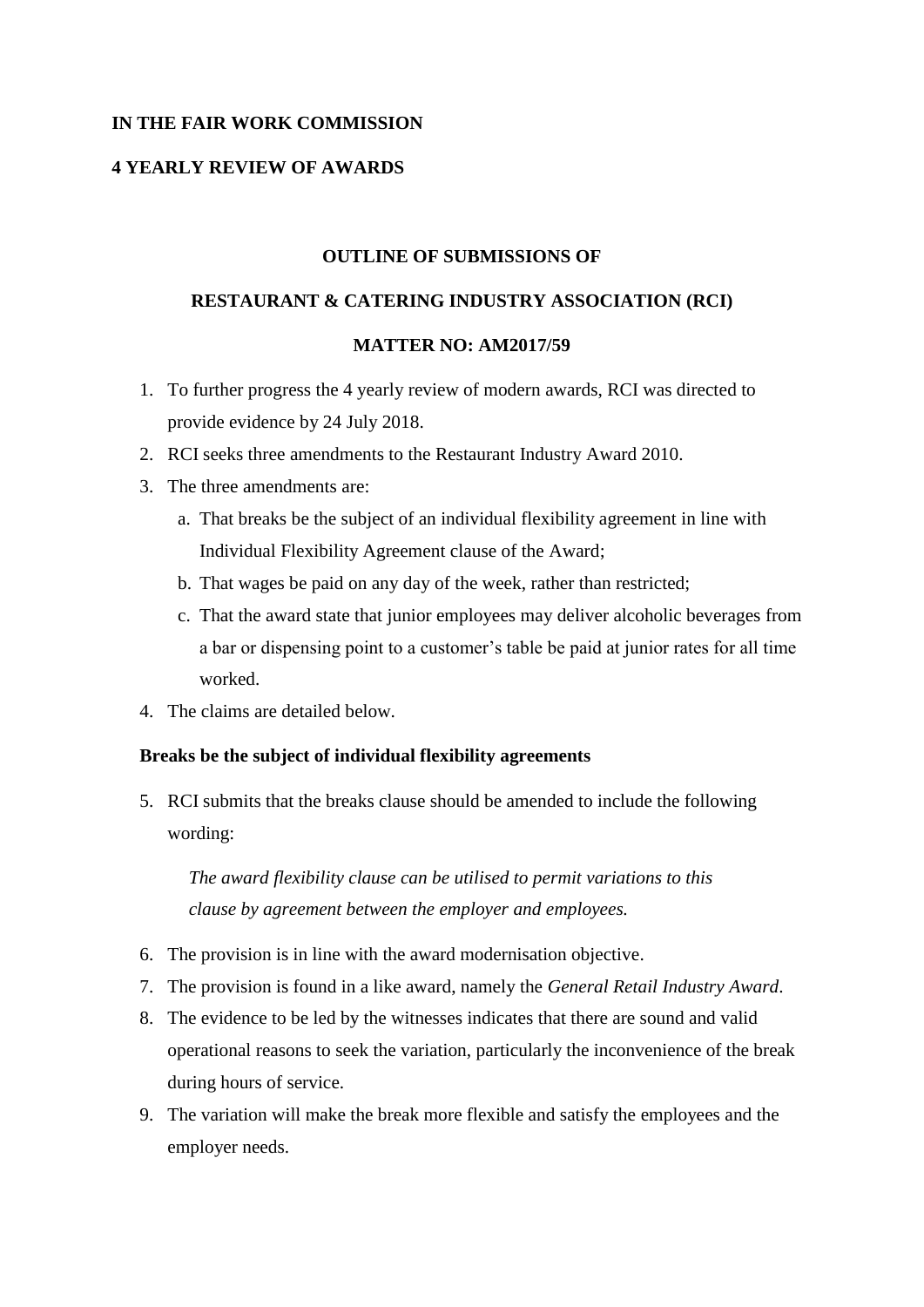## **Pay day**

10. The plain English language draft of the Award provides that payment of wages is restricted to certain days.

*22.2 Except on termination of employment, wages may be paid on any day of the week other than a Friday, Saturday or Sunday. However, if the employer and the majority of employees at a workplace agree, wages may be paid on the Friday of a week during which there is a public holiday.*

- 11. RCI submits that the payment of wages should be extended to all days of the week.
- 12. The amendment RCI submits should be made is:

*22.2 Except on termination of employment, wages may be paid on any day of the week.*

- 13. The evidence from RCI witnesses is that it is restrictive to be able to only pay wages during the week days.
- 14. The evidence is that the payment of wages should be extended to weekends as well in order to allow for business owners to use that time to conduct the payroll.
- 15. The amendment will enable a business operator to manage their time across the week in a more efficient manner.
- 16. This amendment is in line with the modern awards objective.
- 17. A like award, the General Retail Industry Award 2010, does not contain a restriction on the day of payment.

### **Junior serving alcohol**

18. The plain English language draft appears to RCI to be ambiguous. The definition of liquor service employee is (at clause 2):

*liquor service employee means a person employed to sell or dispense liquor in bars, bottle departments or shops and includes a cellar employee.* The Award goes on to provide at 13.5:

*13.5 Junior employees working as liquor service employees must be paid as an adult in accordance with Table 2—Minimum rates at the classification rate for the work being performed.*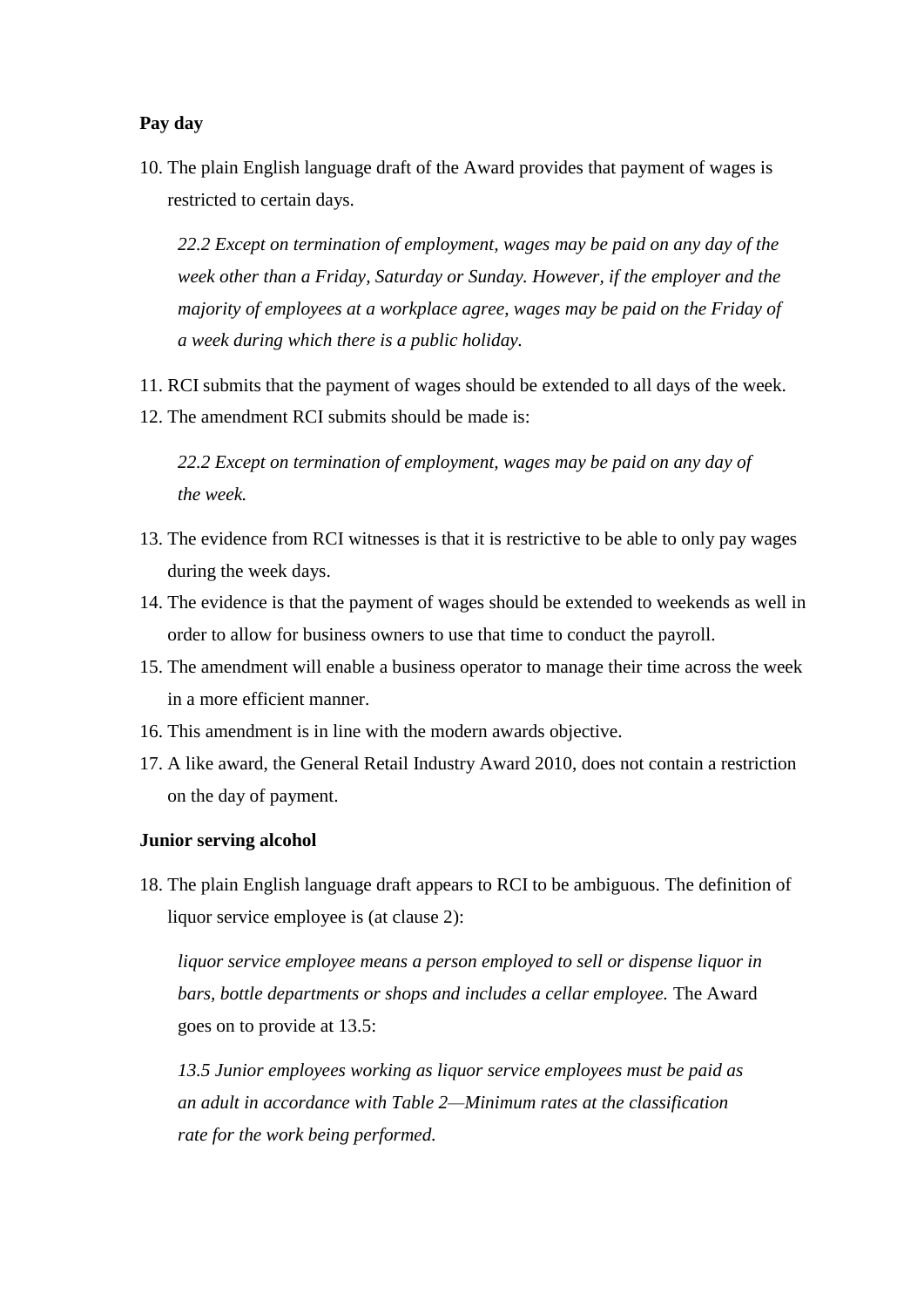- 19. Putting those clauses together, the RCI witnesses give evidence that they are confused about how to pay a junior who takes alcohol from a serving or dispensing point to a table.
- 20. The witnesses give evidence that on their reading that the Award provides that a junior must be paid adult wages for the whole shift if they deliver alcohol to a customer.
- 21. That ambiguity needs to be resolved so it is clear that a junior who simply delivers liquor, and does not dispense liquor, is paid at junior rates for all time worked.
- 22. The amendment sought is as follows:

*liquor service employee means a person employed to sell or dispense liquor in bars, bottle departments or shops and includes a cellar employee. This does not include employees who only deliver liquor to customers and do not sell or dispense liquor behind the bar.*

- 23. This amendment is in line with the modern awards objective.
- 24. The amendment is not designed to allow juniors to dispense alcohol but merely to be able to deliver it to the tables of customers.
- 25. Training opportunities will open up to young employees as well if the variation is made. Business will be encouraged through the resolution of the ambiguity to hire junior employees.
- 26. In addition, the evidence discloses that the liquor beverage may be only one beverage out of three or four taken to a table, and it is unreasonable to stop a junior from taking a range of beverages if one is alcoholic.
- 27. The evidence is persuasive that an ambiguity exists and it is submitted that the RCI proposition will remove the ambiguity.

### **Conclusion**

28. For the foregoing reasons RCI submits that the amendments proposed by RCI be made to encourage further flexibility in the Award.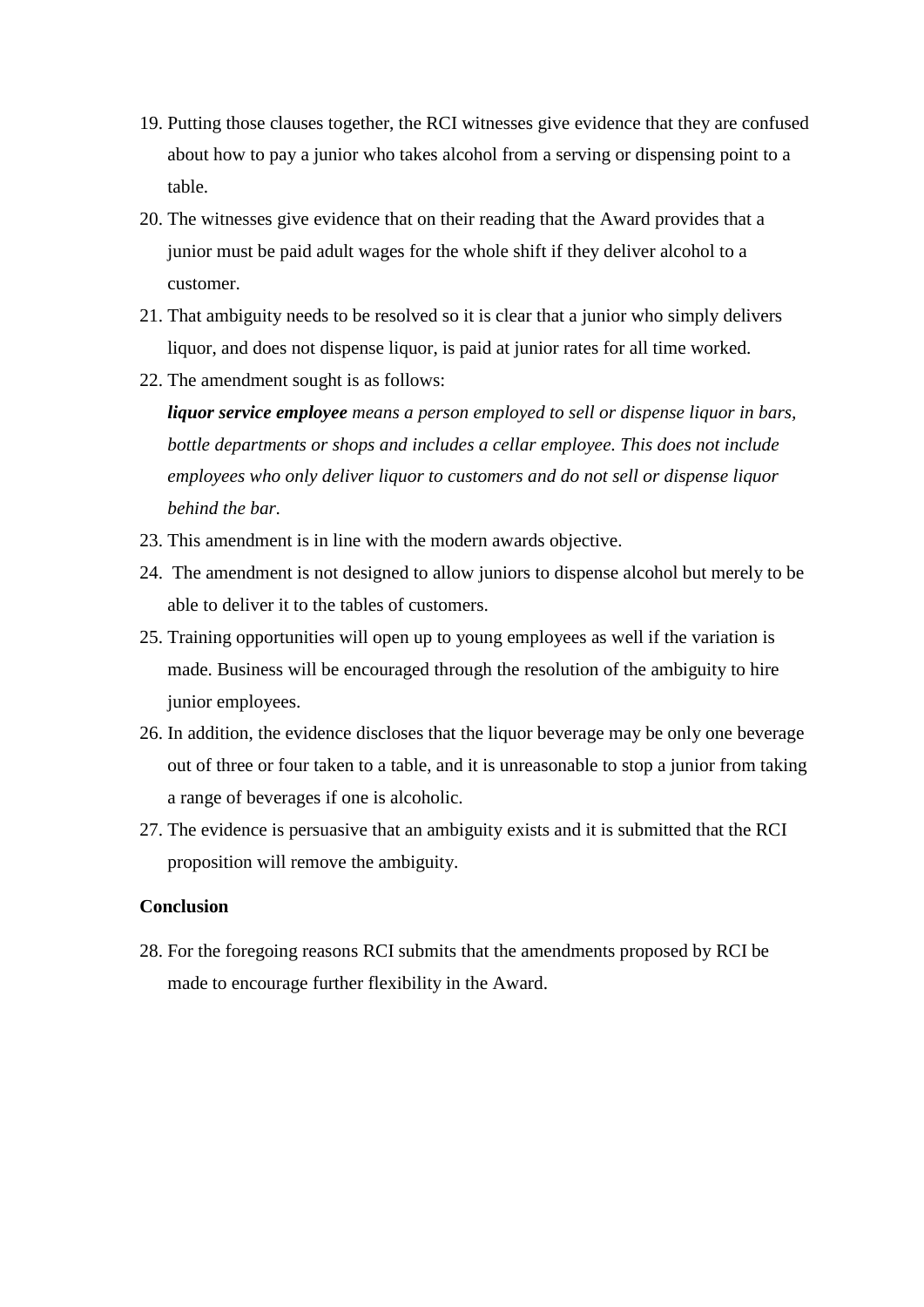## IN THE FAIR WORK COMMISSION FOUR YEARLY REVIEW OF MODERN AWARDS - AWARD STAGE: GROUP 4 (RESTAURANT INDUSTRY AWARD 2010)

**FWC Matter No.: AM2017/59** 

### SWORN STATEMENT OF FRANCIS EDMUND BRAILEY

I, Francis Edmund Brailey, of f in the State of New South Wales say as follows:

#### **Background**

- 1. I am the business accountant and licensee of The Marina Café Church Point
- 2. My son Jonathan Brailey, is the owner of the business through a trust structure.
- 3. The business opened in Church Point, NSW in January 2012.
- 4. The business has been a member of Restaurant and Catering Industrial since July 2012.
- 5. I have worked in the restaurant and café industry for 7 years.

## **Staffing arrangements and operating hours**

- 6. The business trades 7 days a week.
- 7. The operating times for trade are 8:00am to 3:30pm Sunday to Thursday and 8:00am to 10:00pm Friday and Saturday.
- 8. The business employs 5 full-time staff, and 8 casual staff. In the kitchen generally, there is one entry level person and the balance of the staff are grades from all levels, plus a barista. On the floor, there is a manager and one or two juniors or entry level persons. The balance of the staff are grades from all levels.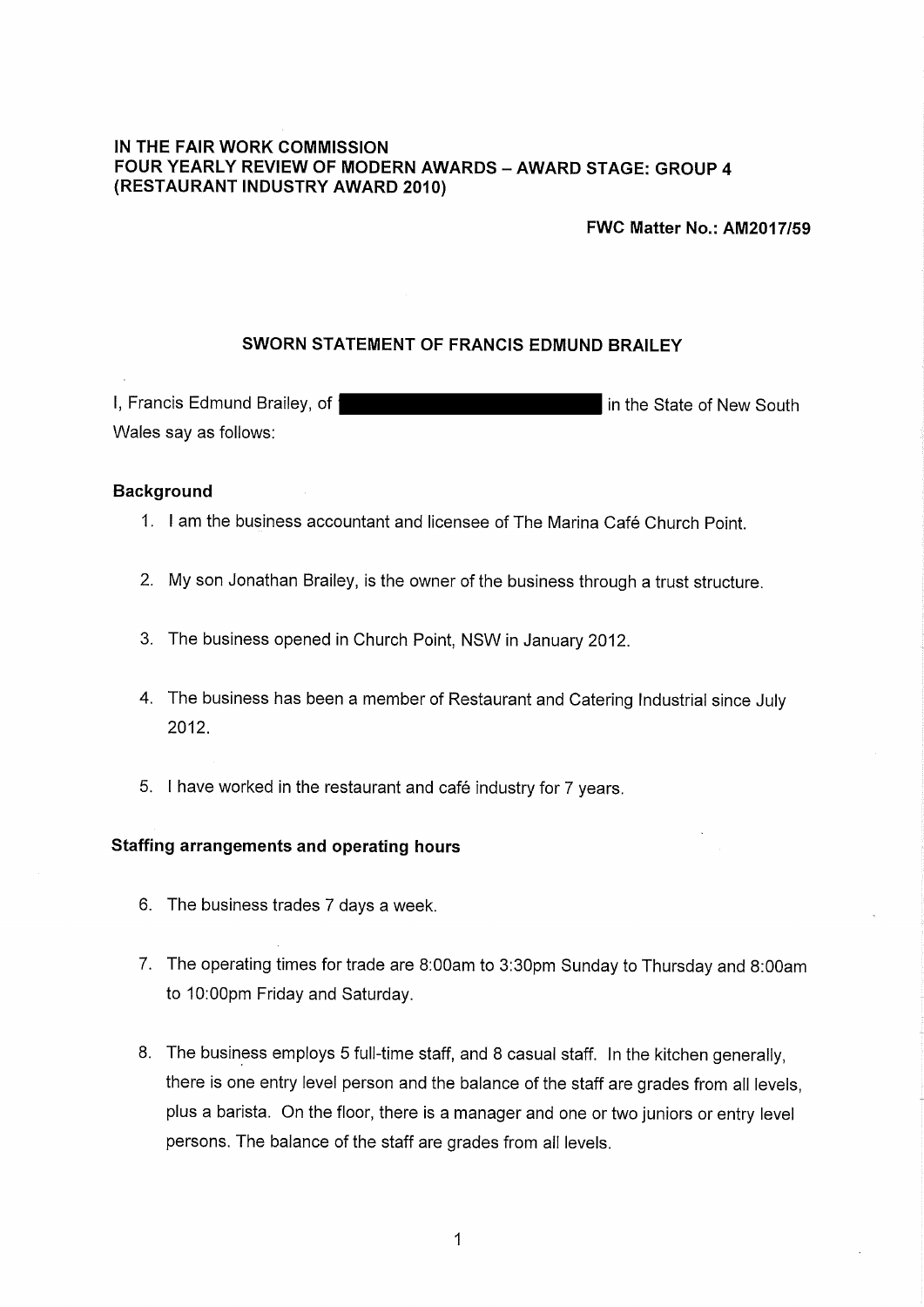9. From Monday to Friday, 3 kitchen staff and 2 floor staff are required. Friday and Saturday nights are the same. On Saturday and Sunday, there are 6 in the kitchen and 6 or more on the floor.

### **Financial information**

- 10. Labour costs for the financial period year end 30 June 2017 amounts to \$526,125.
- 11. Additional labour-related costs including superannuation, staff uniforms, staff training, staff amenities, job advertising and legal-related expenses relating to employee sponsorship \$69,425 add considerably to labour costs.

#### **Modern Award issues**

- 12. The business operates under the Restaurant Industry Award 2010 (Award).
- 13. I am aware of and understand the three changes to the Award that RCI is seeking. I will deal with the changes separately in this statement and explain the reasons I support them.
- 14. I support the change to clause 15.1 of the Award, relating to junior employees serving alcohol. I am aware that there is a matter before the Commission, which will affect this clause, and that the new version of the Award will define what a junior employee is and what type of employee serves liquor.
- 15. However, I do not think that the change is sufficient to deal with the issue facing businesses such as ours.
- 16. In my view, the definition of 'liquor service employee' needs to be changed, because a junior employee who delivers alcohol to a table should not be included in this definition, because it restricts the range of services that juniors can provide, making it less attractive to employers and to the juniors as well and disrupts the smooth flow of service. For example, if a customer asks a junior employee for an alcoholic beverage, the junior employee must explain that he/she cannot provide that service and that he/she must get another senior employee to come and take the order. This type of response to a service irritates customers.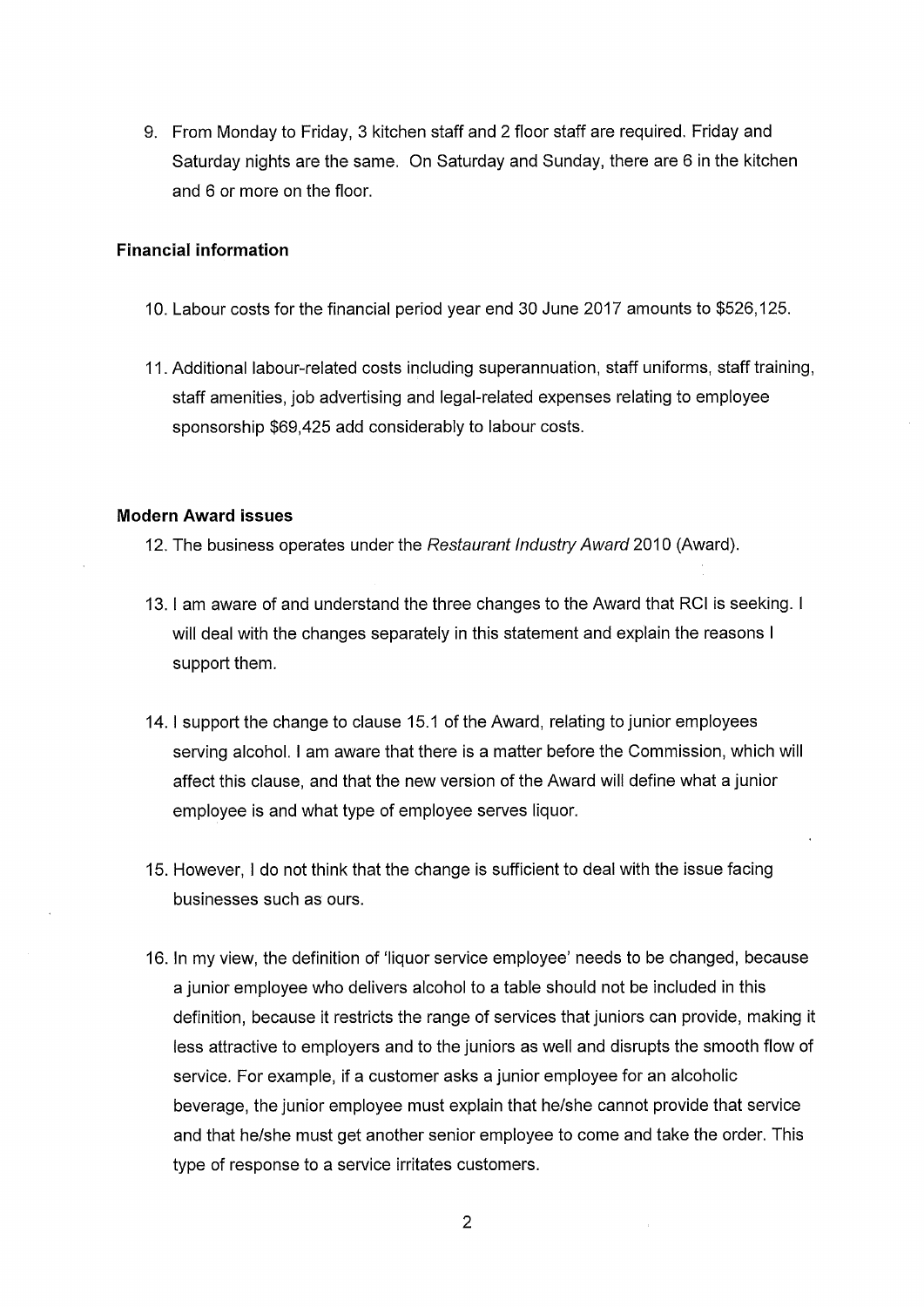wages, and explain variations that occur from time to time, due to the time restrictions of the bookkeeper.

- 17. I support the changes to clause 32.3 and 32.4 of the Award, which relates to meal breaks. I understand that RCI is seeking to change this clause to allow employers and employees to enter into flexible work arrangements. This would be in the form of an individual flexibility agreement. This option already exists in most awards. Typically staff do not compulsory meal breaks disrupting their shifts and having to have breaks outside of normal meal times. For example, a staff member who starts at 8am might have to have a meal break at 11am so that they are back on the floor for lunch service.
- 18. The clause should be changed because employers and employees should be given the option of coming to a flexible working arrangement that benefits both parties. We as employers also do not want to disrupt service by having staff on breaks when they might be needed for preparation or busy periods.

Signature of witness

Dated: 24/07/2018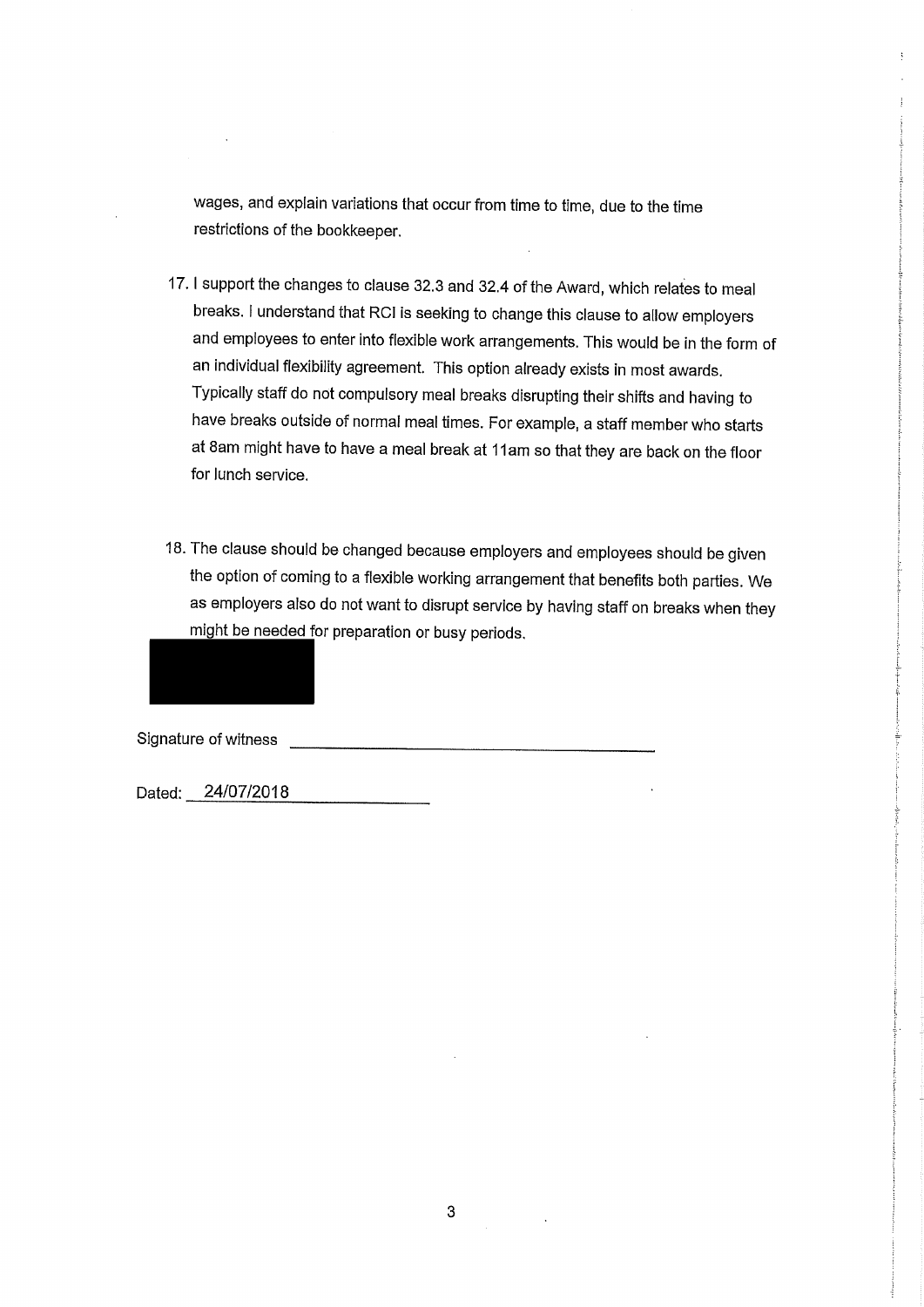### IN THE FAIR WORK COMMISSION FOUR YEARLY REVIEW OF MODERN AWARDS - AWARD STAGE: GROUP 4 (RESTAURANT INDUSTRY AWARD 2010)

FWC Matter No.: AM2017/59

### SWORN STATEMENT OF KRIS RAYMOND BUNDER

I, Kris Bunder of in the State of South Australia say as follows:

#### **Background**

- 1. I am the business owner of Café Del Giorno (café/restaurant) of Café Developments (SA) Pty Ltd (the company).
- 2. The business opened in March 2000 in Port Lincoln, South Australia.
- 3. The company has been a member of Restaurant and Catering Industrial since 2003.
- 4. I have worked in the (restaurant/catering/café) industry for 34 years.

# Staffing arrangements and operating hours

- 5. The company trades Monday to Sunday each week.
- 6. The operating times for trade are 7:30am to 10:00pm Monday to Saturday and 8am to 10pm Sundays.
- 7. The company employs 7 full-time staff, and 20 casual staff. This increases to 23 casual staff for the period December to March
- 8. Café Del Giorno's employ's staff on the following levels as per the restaurant industry award 2010: Full time: Manager, Assistant Manager, Executive Chef, sous Chef, apprentice chefs (3)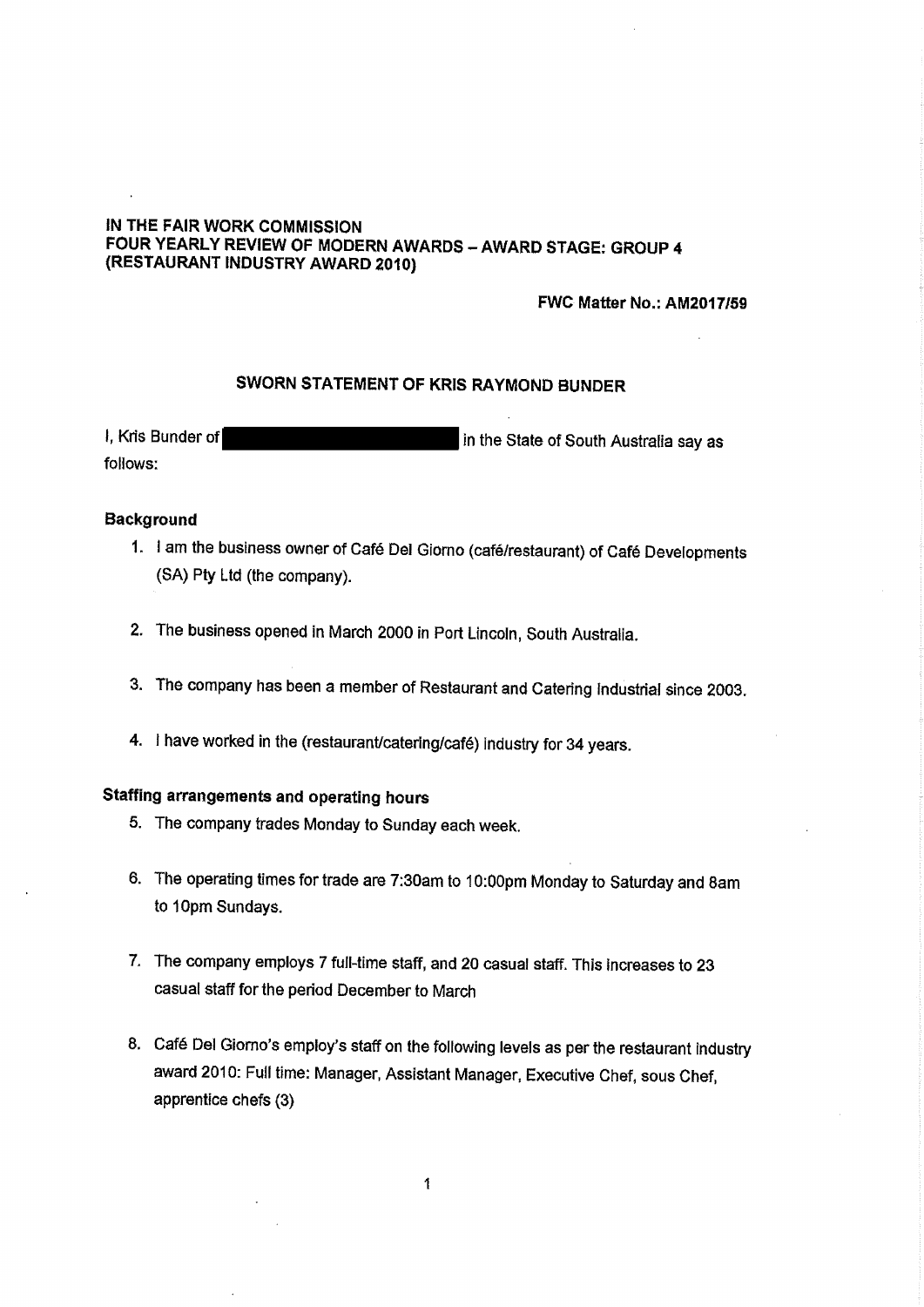Casual: Food & beverage level 2, Food & beverage Level 3, Food & Beverage Level 4, Cook grade 2, Cook Grade 3, Kitchen Hand level 1

### **Modern Award issues**

- 9. The company operates under the Restaurant Industry Award 2010 (Award).
- 10. I am aware of and understand the three changes to the Award that RCI is seeking. I will deal with the changes separately in this statement and explain the reasons I support them.
- 11. The first proposal by RCI seeks to change the definition of liquor service to exclude young people from being paid the higher adult rate when simply serving drinks to a table. The junior would not pour alcohol or dispense it from a tap.
- 12. At the moment I am of the understanding that the definition in the award 15. Junior employees - 15.1 allows for "all junior employees that are working as liquor service employees are to be paid at the adult rate of pay." I take this to mean that any employee that is serving alcohol is deemed to be a liquor service employee. This would include a junior 18 year old that is only taking alcohol to the tables.
- 13. I am aware that there is a matter before the Commission which will affect this clause. I have read the Plain Language Draft that will define what a junior employee is, and what type of employee serves liquor.
- 14. However, I do not think that the change is sufficient to deal with the issue facing businesses such as ours.
- 15. The definition of 'liquor service employee' needs to be changed, because a junior employee that engages in the delivery of food and beverage should not be included in this definition because they are not the employee that is responsible for the sale of liquor to the customer, only the delivery to the table. The employee that mixes and pours the liquor behind the bar is the person responsible for the responsible service of alcohol. "Liquor service employees" should in my opinion be defined as the employees that pour and mix the liquor behind the bar.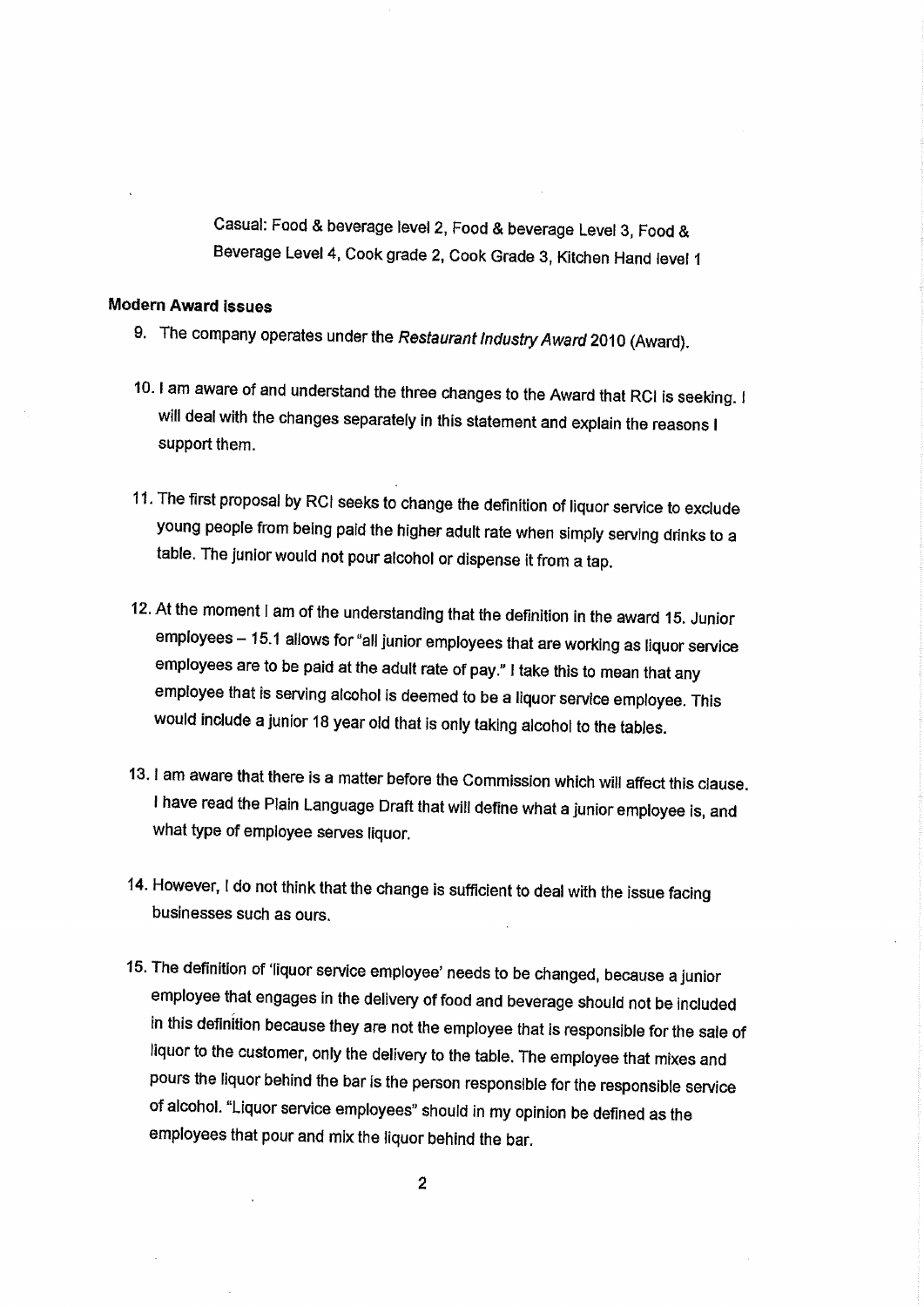The current proviso in the award is not working for my business because I am not able to utilise junior employees in the table service of beverages. Because we are a fully licensed restaurant we require all of our floor staff to assist in all aspects of table service to the customer. Therefore it is not beneficial to employ juniors at this time as they can only serve food and clear tables. We have avoided employing junior staff for this reason.

We anticipate that if the definition were to be changed it would allow us to employ a number of junior staff. This would not only benefit our business but also allow us to take on more staff and give employment to young members of our community that are driven to be a success and asset to their own community.

- 16. I support the change to clause 27 of the Award, which would allow our business to pay employees on any day of the week.
- 17. At the moment, the Award provides for an employer to pay on week days only.
- 18. My business pays employees on Mondays. However, the restaurant industry in Australia is a 7 day week business and treats each day the same. It is important in my opinion to allow individual employers to process and pay employee's on any particular day. Allowing only week days restricts the employer and the time that they spend behind the scenes working on their business.
- 19. I support a change that would allow employers to process payroll on any day of the week. This would allow the employer to work on their business at any time. Currently this is restricted to week days only.
- 20. I support the changes proposed by RCI to clause 32.3 and 32.4 of the Award, which relates to meal breaks. I understand that RCI is seeking to vary the clause to allow employers and employees alike to enter into flexible work arrangements. This would be in the form of an individual flexibility agreement, which is allowed in most awards.